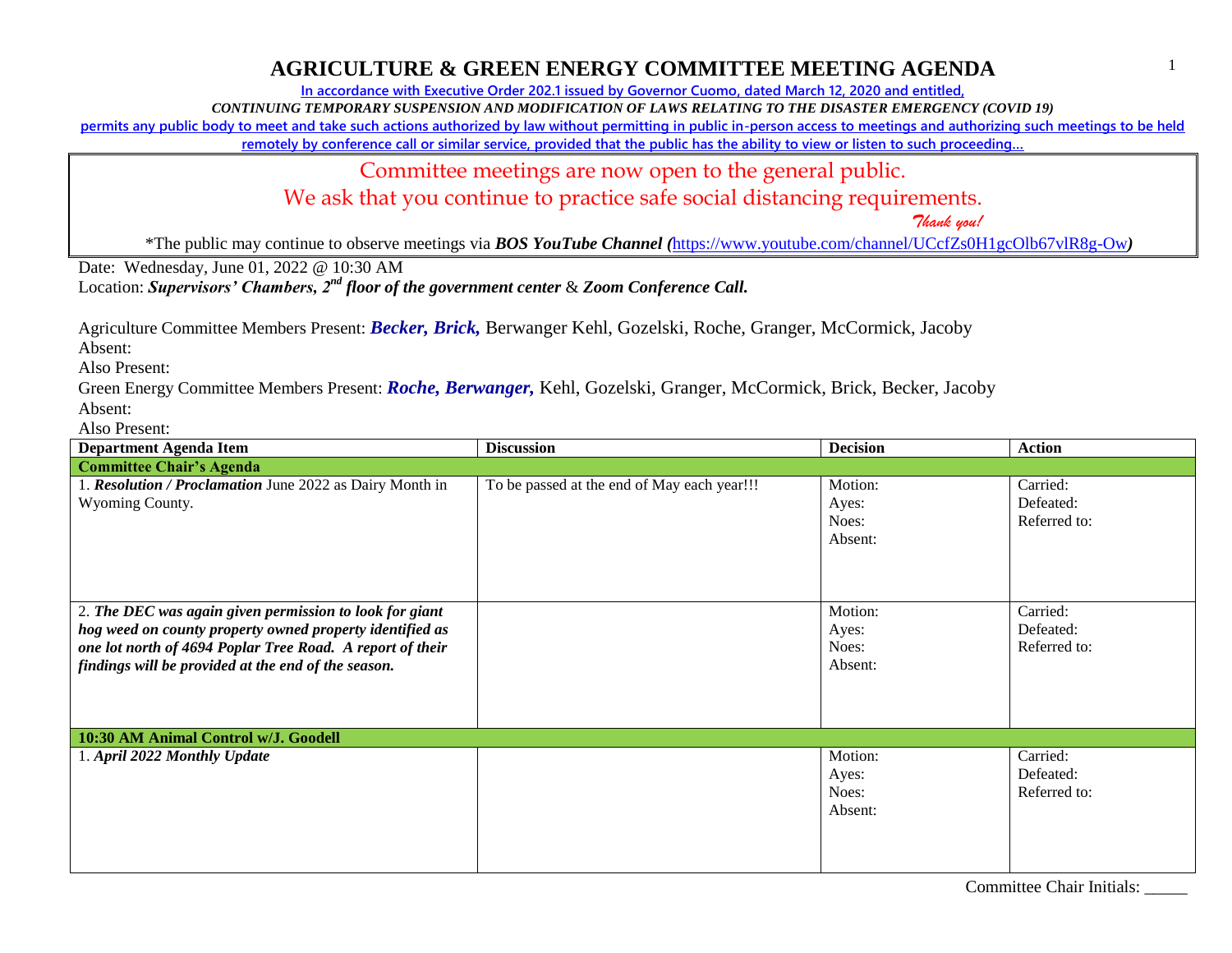# **AGRICULTURE & GREEN ENERGY COMMITTEE MEETING AGENDA**

**In accordance with Executive Order 202.1 issued by Governor Cuomo, dated March 12, 2020 and entitled,**

*CONTINUING TEMPORARY SUSPENSION AND MODIFICATION OF LAWS RELATING TO THE DISASTER EMERGENCY (COVID 19)*

**permits any public body to meet and take such actions authorized by law without permitting in public in-person access to meetings and authorizing such meetings to be held** 

**remotely by conference call or similar service, provided that the public has the ability to view or listen to such proceeding…**

Committee meetings are now open to the general public.

We ask that you continue to practice safe social distancing requirements.

 *Thank you!*

\*The public may continue to observe meetings via *BOS YouTube Channel (*<https://www.youtube.com/channel/UCcfZs0H1gcOlb67vlR8g-Ow>*)*

Date: Wednesday, June 01, 2022 @ 10:30 AM

Location: *Supervisors' Chambers, 2nd floor of the government center* & *Zoom Conference Call.*

Agriculture Committee Members Present: *Becker, Brick,* Berwanger Kehl, Gozelski, Roche, Granger, McCormick, Jacoby

Absent:

Also Present:

Green Energy Committee Members Present: *Roche, Berwanger,* Kehl, Gozelski, Granger, McCormick, Brick, Becker, Jacoby Absent:

Also Present:

| <b>Department Agenda Item</b>                               | <b>Discussion</b>                                 | <b>Decision</b> | <b>Action</b> |
|-------------------------------------------------------------|---------------------------------------------------|-----------------|---------------|
| 10:45 AM Soil & Water w/A. Fagan                            |                                                   |                 |               |
| $1.$ Review:                                                |                                                   | Motion:         | Carried:      |
| <b>Final Report for a NYS Climate Resilient Farming</b>     |                                                   | Ayes:           | Defeated:     |
| <b>Program (Round 2) (the Pingrey Farm Climate)</b>         |                                                   | Noes:           | Referred to:  |
| <b>Adaption Project (Contract #T011793)</b>                 |                                                   | Absent:         |               |
| <b>Final Report for a NYS Agricultural Non-Point source</b> |                                                   |                 |               |
| <b>Pollution Abatement &amp; Control Program (Round 23)</b> |                                                   |                 |               |
| <b>The Co-Vista Waste Management Project (Contract)</b>     |                                                   |                 |               |
| #C701344)                                                   |                                                   |                 |               |
| 11:0 AM Cooperative Extension w/A. Griffith                 |                                                   |                 |               |
| Chairman's proclamation honoring 100 years of 4-H in        | A Centennial Celebration will take place on 06/12 | Motion:         | Carried:      |
| <b>Wyoming County.</b>                                      | (just 2 days prior to the regular month board)    | Ayes:           | Defeated:     |
|                                                             | <i>meeting</i> ).                                 | Noes:           | Referred to:  |
|                                                             |                                                   | Absent:         |               |
| Ag. & Farmland Protection w/J. Brick                        |                                                   |                 |               |
| 1. Per a series of e-mails from NYS Ag. & Markets, D.       |                                                   | Motion:         | Carried:      |
| Behm/Manager, Farmland Protection Program, the              |                                                   | Ayes:           | Defeated:     |
| following farms have been awarded Farmland Protection       |                                                   | Noes:           | Referred to:  |
| <b>Implementation Grant Awards totaling:</b>                |                                                   | Absent:         |               |
| <b>Gardeau Crest Farm \$2,000,000.00</b>                    |                                                   |                 |               |
| <b>Sunny Knoll Farms \$2,000,000.00</b>                     |                                                   |                 |               |
| <b>The Cedars Farm \$149,670.00</b>                         |                                                   |                 |               |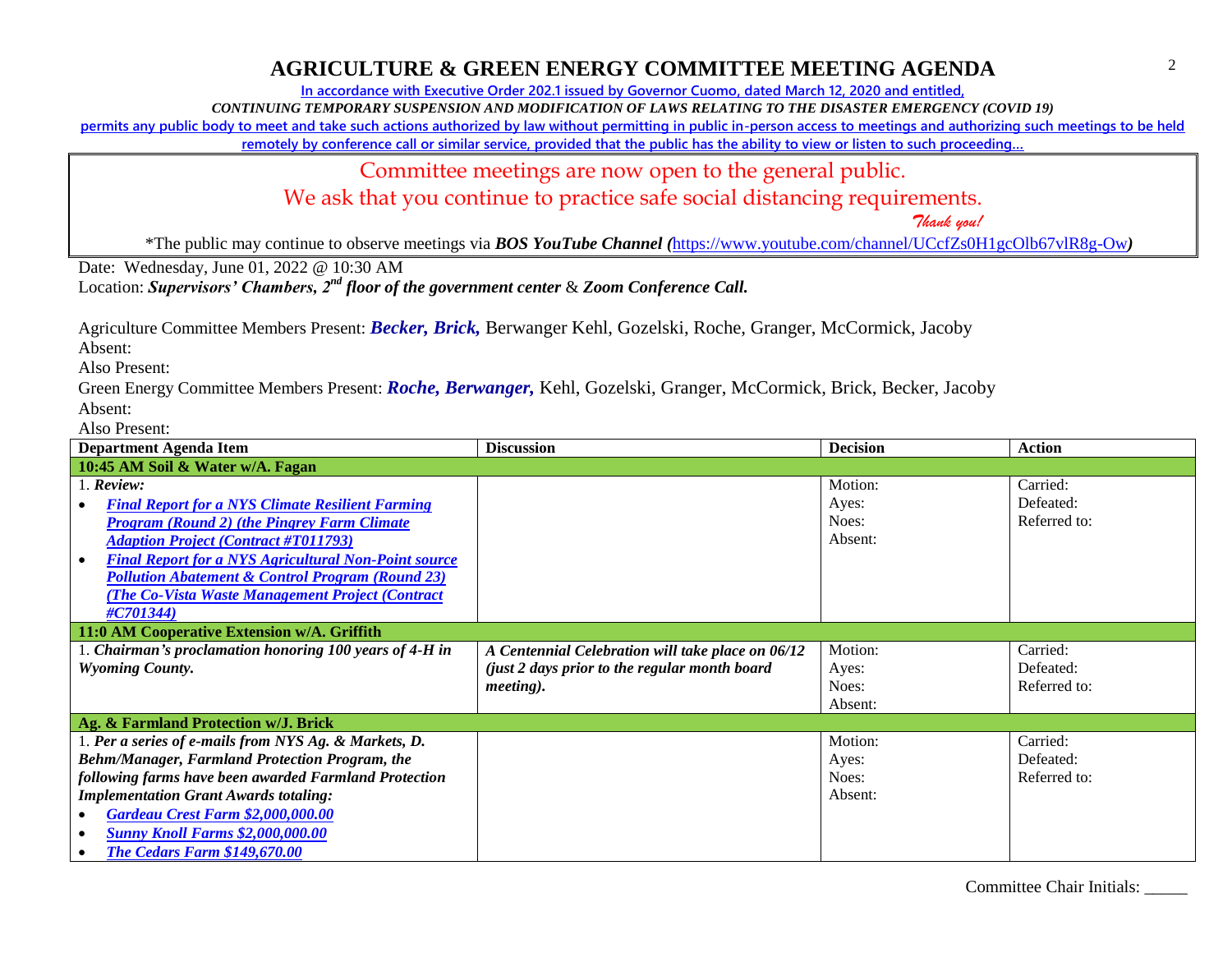## **AGRICULTURE & GREEN ENERGY COMMITTEE MEETING AGENDA**

**In accordance with Executive Order 202.1 issued by Governor Cuomo, dated March 12, 2020 and entitled,**

*CONTINUING TEMPORARY SUSPENSION AND MODIFICATION OF LAWS RELATING TO THE DISASTER EMERGENCY (COVID 19)*

**permits any public body to meet and take such actions authorized by law without permitting in public in-person access to meetings and authorizing such meetings to be held** 

**remotely by conference call or similar service, provided that the public has the ability to view or listen to such proceeding…**

Committee meetings are now open to the general public.

We ask that you continue to practice safe social distancing requirements.

 *Thank you!*

\*The public may continue to observe meetings via *BOS YouTube Channel (*<https://www.youtube.com/channel/UCcfZs0H1gcOlb67vlR8g-Ow>*)*

Date: Wednesday, June 01, 2022 @ 10:30 AM

Location: *Supervisors' Chambers, 2nd floor of the government center* & *Zoom Conference Call.*

Agriculture Committee Members Present: *Becker, Brick,* Berwanger Kehl, Gozelski, Roche, Granger, McCormick, Jacoby

Absent:

Also Present:

Green Energy Committee Members Present: *Roche, Berwanger,* Kehl, Gozelski, Granger, McCormick, Brick, Becker, Jacoby Absent:

Also Present:

| <b>Department Agenda Item</b>                         | <b>Discussion</b>               | <b>Decision</b> | <b>Action</b> |
|-------------------------------------------------------|---------------------------------|-----------------|---------------|
| <b>Dairy Industry</b>                                 |                                 |                 |               |
| 1. May 06, 2022 FARMSHINE                             |                                 | Motion:         | Carried:      |
| <b>Whole milk for school catching on</b><br>$\bullet$ |                                 | Ayes:           | Defeated:     |
|                                                       |                                 | Noes:           | Referred to:  |
|                                                       |                                 | Absent:         |               |
| <b>Conservation w/</b>                                |                                 |                 |               |
|                                                       |                                 | Motion:         | Carried:      |
|                                                       | $\sim$ Nothing to Report $\sim$ | Ayes:           | Defeated:     |
|                                                       |                                 | Noes:           | Referred to:  |
|                                                       |                                 | Absent:         |               |
|                                                       |                                 |                 |               |
| <b>County Forestlands w/</b>                          |                                 |                 |               |
|                                                       |                                 | Motion:         | Carried:      |
|                                                       | $\sim$ Nothing to Report $\sim$ | Ayes:           | Defeated:     |
|                                                       |                                 | Noes:           | Referred to:  |
|                                                       |                                 | Absent:         |               |
|                                                       |                                 |                 |               |
| <b>Fair Association w/M. Roche</b>                    |                                 |                 |               |
|                                                       |                                 | Motion:         | Carried:      |
|                                                       | $\sim$ Nothing to Report $\sim$ | Ayes:           | Defeated:     |
|                                                       |                                 | Noes:           | Referred to:  |
|                                                       |                                 | Absent:         |               |
|                                                       |                                 | $\sim$          | $\sim$ $\sim$ |